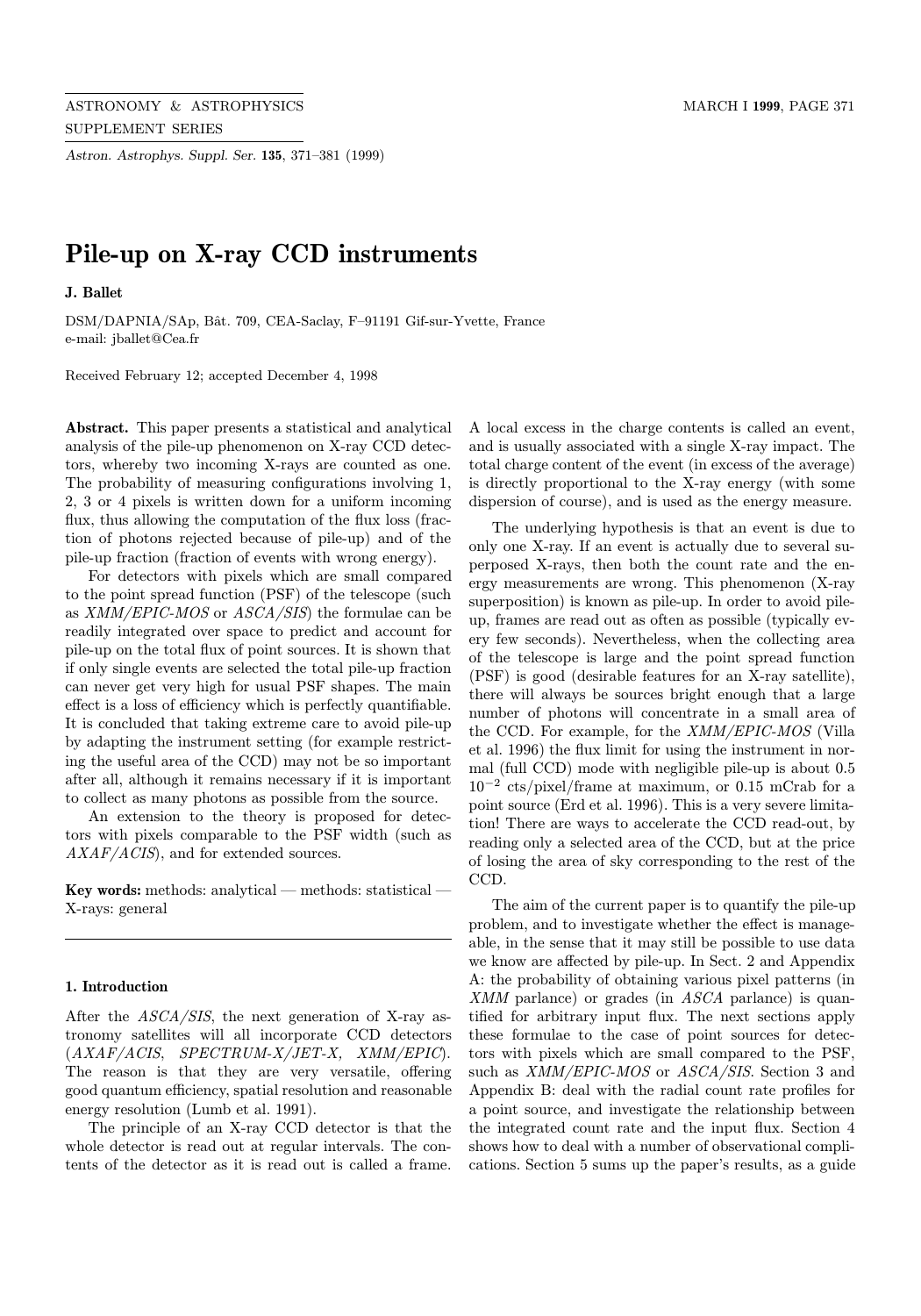

Fig. 1. Possible charge patterns for X-ray events. The black pixel is the local maximum. The grey pixels are other pixels above threshold. The white pixels must be below threshold (they form the exclusion zone for secondary monopixels). The crosses denote pixels whose value does not influence the classification of the main event. The third pattern (called mono +) is not necessarily isolated (it may include single events touching another one by a corner). The diagonal and mono  $+$  patterns are not produced directly by X-rays, but can occur as a consequence of pile-up

to observers. The numerical examples are given using parameters appropriate to the XMM/EPIC-MOS. Appendix C: compares the model with real data. Table 1 sums up all notations used in the paper.

## 2. Patterns and local pile-up probability

## 2.1. General concepts

The way to identify an event in a frame is to look for a local maximum above some statistical threshold, then to perform a proximity analysis around this maximum. The charge from an X-ray may either concentrate in a single pixel (monopixel events) or appear over several adjacent pixels (split events) forming a specific pattern or grade. The normal practise is to accept only isolated patterns (i.e. all pixels around the pattern, touching it even by a corner, must be below threshold).

True X-rays may appear in a finite number of charge patterns (Fig. 1):

- 1. Monopixels, with no other pixel above threshold around.
- 2. Bipixels, with two adjacent pixels above threshold.
- 3. Tripixels, with two pixels above threshold beside the maximum. They are necessarily L-shaped (aligned tripixels are not produced by true X-rays) and the corner pixel always receives the largest charge.
- 4. Quadripixels, forming a closed square (elongated fourpixel patterns are not produced by true X-rays).

Bipixels can be horizontal or vertical. Tripixels can have any of four orientations. One usually defines the position of a split event by that of the pixel with highest charge, allowing the definition of four orientations for bi- and quadripixels also. I call  $\alpha_i$  the proportion of X-rays creating a charge pattern with  $i$  pixels (this is also the pattern distribution of measured events in the ideal situation with no pile-up). The  $\alpha_i$  usually depend on energy. The proportion of split events increases with energy for front illuminated CCDs such as XMM/EPIC-MOS. For back illuminated CCDs it is minimum at medium energy. Examples of  $\alpha_i$  are [0.778, 0.195, 0.014, 0.013] at the energy of  $\text{Al}_K$ (1.49 keV), [0.459, 0.303, 0.046, 0.192] at the energy of  $Ni_{K\alpha}$  (7.48 keV), measured with the *XMM/EPIC-MOS* (EPIC MOS team, 1994). The situation where a sizable fraction of events is split over more than four pixels is discussed in Sect. 4.6.

For a relatively large incoming flux, two X-rays may materialize as monopixels in adjacent pixels and be counted as an apparent split event. This comes in addition to the true pile-up (two X-rays in the same pixel). In the following I compute the apparent pattern distribution (after pile-up), neglecting the possibility that small amounts of charge (below threshold) in peripheral pixels of two close-by charge patterns may combine to exceed threshold.

I call  $\lambda$  the incoming X-ray flux/pixel/frame (assumed uniform and random) and  $\mu_j$  the expected (expectation value of the) count rate/pixel/frame in pattern  $j$  (to avoid ambiguities,  $I$  note  $i$  charge patterns of incoming photons and j patterns of detected events). Except in Appendix C the paper deals only with ideal (as opposed to noisy) quantities. The actual measured count rate would be  $\mu_i$  with Poisson fluctuations.

I call  $\mu_j^t$  the expected count rate/pixel/frame in pattern j of clean (not piled-up) events.  $\mu_j^t$  does not correspond to a measurable quantity, since one has no way to tell a clean event from a piled-up one a posteriori, but it is useful to know what it is.  $1-\mu_i/(\alpha_i\lambda)$  is called the flux loss. It is the loss in detection efficiency due to pattern overlap.  $1 - \mu_j^t / \mu_j$  is called the pile-up fraction. It is the fraction of measured events whose energy will be wrong. Note that in this paper I always refer to the flux loss and pile-up fraction per pattern. This is appropriate since the pattern is known in the data. Global quantities would be obtained by summing over the patterns.

In the next subsection and Appendix A: I derive the relationship between  $\mu_j$ ,  $\mu_j^{\text{t}}$ ,  $\lambda$  and  $\alpha_i$ . The formulae appear as a product of the probability to get such a pattern times the probability not to destroy it by receiving another photon in the exclusion zone around the "target" event. For  $\mu_j^{\text{t}}$ , probability to get clean (not piled-up) events, the first (production) term is simply  $\alpha_i \lambda$ .

Since the probability not to receive a charge pattern of type *i* in a pixel is always of the form  $\exp(-\alpha_i \lambda)$ , the second (suppression) term is always of the form  $\exp(-\gamma_i \lambda)$ ,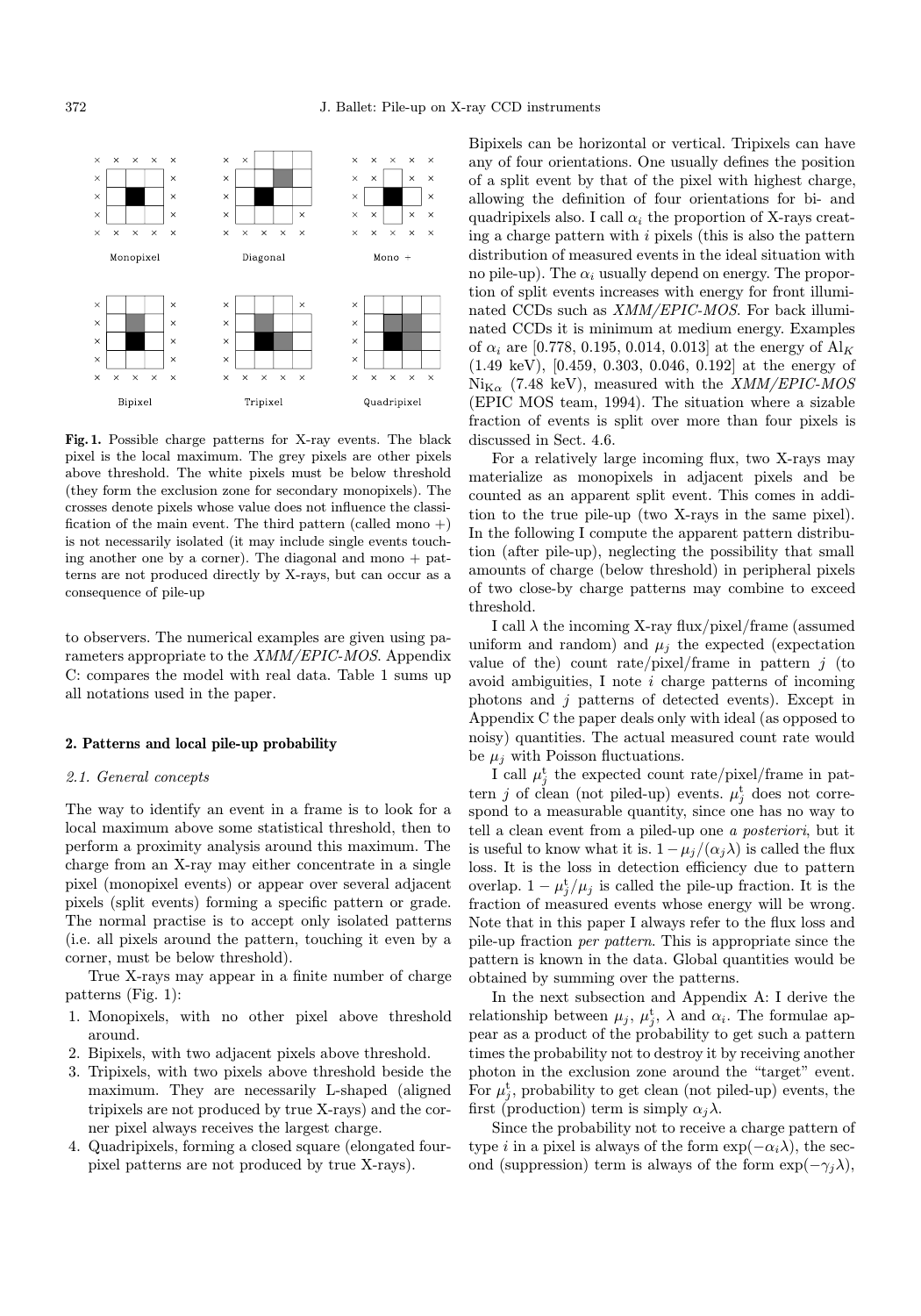| 0         | 0 | 0 | 0 | 0 | 0                | D | D | D | 0 |  | DR          | D | D | D | DL |
|-----------|---|---|---|---|------------------|---|---|---|---|--|-------------|---|---|---|----|
| 0         |   |   |   | 0 | R                | 1 |   | 1 | L |  | R           | 1 | 1 |   | L  |
| 0         |   |   | 1 | 0 | R                | 1 |   | 1 | L |  | R           | 1 | 1 |   | L  |
| 0         |   |   | 1 | 0 | R                | 1 |   | 1 | L |  | R           | 1 | 1 |   | L  |
| 0         | 0 | 0 | 0 | 0 | 0                | U | U | U | 0 |  | UR          | U | U | U | UL |
| Monopixel |   |   |   |   | Bi- and tripixel |   |   |   |   |  | Quadripixel |   |   |   |    |

Fig. 2. Exclusion zones for keeping a single event clean (not piled-up) as a function of the charge pattern of the secondary photon. R (L, U, D) stands for the fraction of patterns extending rightward (left, up, down) from the central pixel. For tri- and quadripixels the individual patterns are DR, DL, UR, UL which stand for the fraction of patterns extending down and rightward, etc. If the pattern distribution is symmetrical,  $R = L = U = D = 0.25$  for bipixels, 0.5 for tri- and quadripixels.  $DR = DL = UR = UL = 0.25$  for tri- and quadripixels. The total exclusion area (sum of all coefficients) is the same (9, 12, 15, 16 for mono-, bi-, tri- and quadripixels) even if the distribution is not symmetrical

where  $\gamma_j$  is a sum over all pixels in the exclusion zone (including the target event). I note  $\gamma_j$  here the coefficient associated to  $\mu_j^t$  (clean events). For  $\mu_j$  the exclusion zone would not include the target event, since additional charge patterns there would preserve the event's geometry. The exclusion zone is larger for larger patterns (because not one of their  $i$  pixels must be close to the original pattern), so that  $\gamma_j$  will appear as  $\sum n_{ji}\alpha_i$ , where  $n_{ji}$  is the area of the exclusion zone for incoming pattern  $i$  and measured pattern j. Mathematically, one may start by convolving the area which must be below threshold around the measured pattern  $j$ , plus the pattern itself (black, grey and white pixels in Fig. 1), with the area of the incoming pattern i for a given orientation (black and grey pixels in Fig. 1). The exclusion zone (Fig. 2) may then be obtained by setting all pixels above 0 in the convolution to 1, multiplying by the fraction of patterns with that orientation, and summing over all orientations.

For  $\mu_i$ , the production term must include all possibilities of pile-up preserving the geometrical shape of the pattern, and the exclusion zone does not include the target event.

The formulae have been checked against simulations (Ferrando et al. 1996) for various pattern distributions and incoming flux. Except for  $\mu_3$  which is known to be approximate anyway (A.3.) I have seen no evidence of discrepancy. Early comparison to calibration data is presented in Appendix C.

#### 2.2. Monopixels

I first consider the simplest case of monopixel events. For such an event to remain clean (not piled-up) there must be no other pixel above threshold in the exclusion zone (Fig. 1, top left), nor in the target pixel. Therefore there must be no other monopixel pattern in the 9 corresponding pixels, whereas bipixels must be avoided over a larger area: the same 9 pixels, plus 3 pixels outside (on the left, top, right or bottom depending on the bipixel's orientation) from which the bipixel would spill over into a pixel immediately next to the event. The same reasoning leads to 15 pixels to be avoided for tripixels and 16 for quadripixels. Fig. 2 shows graphically the exclusion zone for all orientations of the secondary charge patterns. Its area is the same for all orientations because the target (monopixel) is symmetrical.

To get the production term for  $\mu_1$ , one can first say that monopixels can appear only from one or more superposed monopixels. The probability to have zero monopixels in a given pixel is e<sup> $-\alpha_1\lambda$ </sup>. Therefore the probability to have at least one is  $1-e^{-\alpha_1\lambda}$ . Finally the target pixel must be removed from the exclusion area for monopixels.

Finally, using  $\alpha_1 + \alpha_2 + \alpha_3 + \alpha_4 = 1$ , one obtains:

$$
\gamma_1 = 9 + 3\alpha_2 + 6\alpha_3 + 7\alpha_4 \n\mu_1 = (1 - e^{-\alpha_1 \lambda}) e^{-(\gamma_1 - \alpha_1)\lambda}
$$
\n(1)

$$
\mu_1 = (1 - e^{-\gamma}) e^{-\gamma} \n\mu_1 = (e^{\alpha_1 \lambda} - 1) e^{-\gamma_1 \lambda}
$$
\n(2)

$$
\mu_1^{\mathbf{t}} = (\alpha_1 \lambda) e^{-\gamma_1 \lambda}.
$$
\n(3)

The probabilities to get other patterns are detailed in Appendix A.

## 2.3. Measured count rate versus input photon flux

From Eq. (2) (and those in Appendix A:) it is easy to plot, for a given pattern, the expected count rate as a function of incoming flux. Figure 3 illustrates this for the ideal case of a pure monopixel distribution. The maximum count rate is achieved for an incoming flux of

$$
\lambda_0 = \frac{|\ln(1 - \alpha_1/\gamma_1)|}{\alpha_1}.\tag{4}
$$

For a pure monopixel distribution  $\alpha_1 = 1$  (so  $\gamma_1 = 9$ ),  $\lambda_0 = 0.118$  and the maximum count rate is 4.33 10<sup>-2</sup>. This corresponds to the maximum of the radial curve (Fig. 4). At this value of  $\lambda$  the pile-up fraction (dotted curve) is still no larger than 5.77%.

Because the expected count rate for a flat spatial distribution is not strictly increasing as a function of incoming photon flux, there is an ambiguity in reconstructing the incoming photon flux. This ambiguity can be overcome by considering at the same time the fraction of diagonal events over truly isolated monopixels (dashed line in Fig. 3). This is also by itself ambiguous, but matching both is not. At this kind of count rate the statistics (even in a single frame) is enough to distinguish solutions unambiguously, except at very high incoming flux, which is not a very interesting case.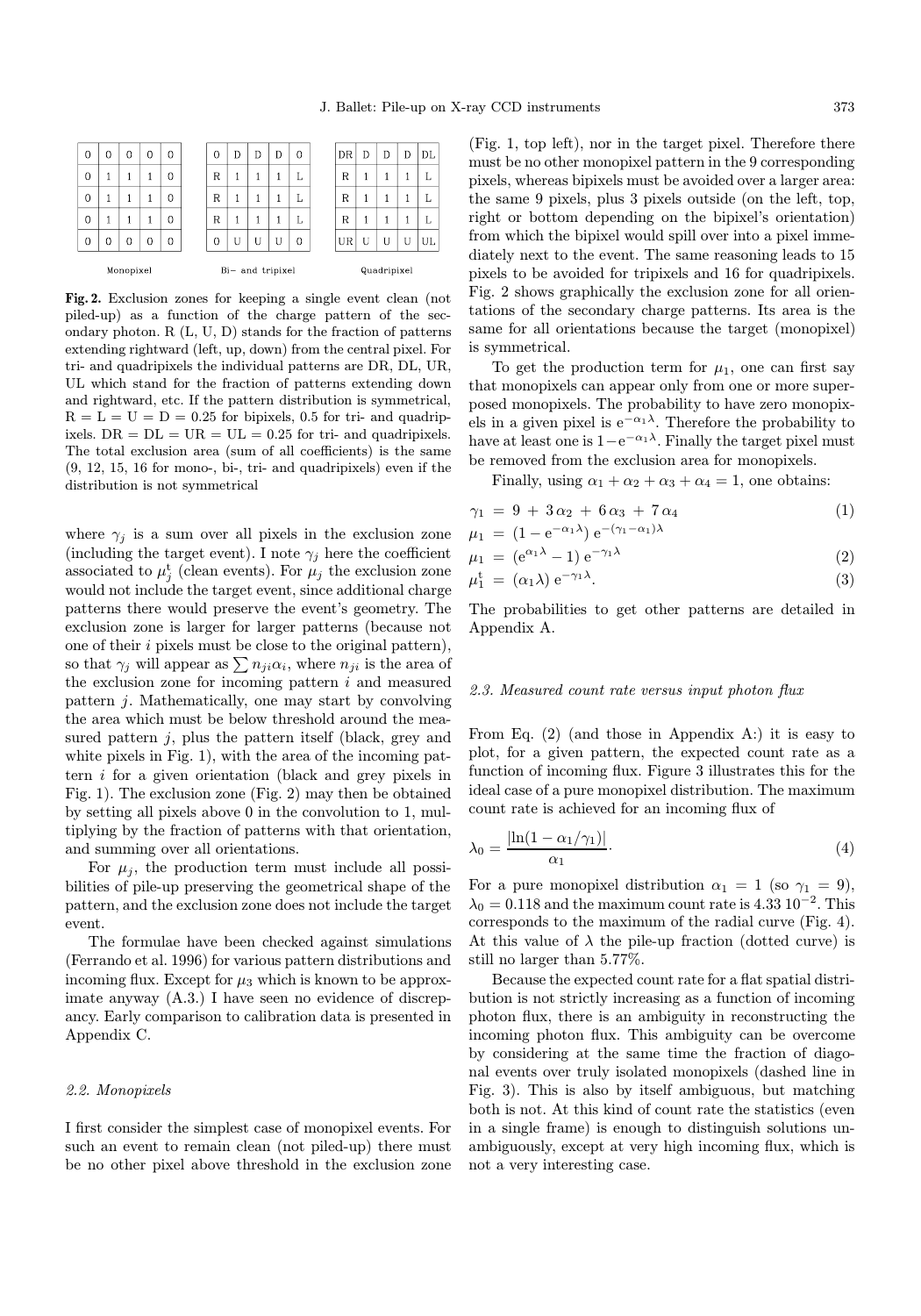

Fig. 3. Expectation value of the monopixel count rate (solid line, scale on the left axis) as a function of input photon flux for a flat spatial distribution. The dashed line is the ratio of single events in diagonal events to truly isolated monopixels (right axis). The dotted line is the fraction of piled-up single events (right axis). Two pattern distributions are superposed. The upper lines correspond to the ideal case of all monopixels. The lower lines correspond to the pattern distribution [0.459, 0.303, 0.046, 0.192] which includes larger events. For this case the monopixel count rate (solid line) was divided by  $\alpha_1 = 0.459$ to allow easier comparison with the case of all monopixels. It is apparent that the presence of large events further suppresses the count rate, but reduces the proportion of diagonal events and of piled-up events

#### 3. Pile-up for point sources

## 3.1. Radial dependence

Section 2 and Appendix A: fully describe the statistical properties of pile-up for a spatially uniform incoming flux. This situation can happen in the course of calibrations for instance, or for large extended sources. However the most important case for astronomical observations is that in which point sources are projected onto the detector, spread by the PSF of the telescope.

If the half width at half maximum (HWHM) of the PSF is safely larger than the pixel size (as for XMM/EPIC-MOS for instance), then it is possible to use Eqs. (2-3) locally, and estimate pile-up at any point in the PSF. Note that the formulae for monopixels, which are the most important as is shown next, depend on the incoming X-ray flux at distance  $\sqrt{2}$  pixel at most. For *XMM/EPIC*-MOS it is expected that the HWHM will be about 4 pixels. Therefore for a source centred on a pixel, the flux (per pixel) in the eight neighbouring pixels will be about 10% lower than that in the central pixel, so that formulae (1-3) will overestimate pile-up there. But the central pixel receives no more than 1% of the total source flux, and for other pixels the problem is much less severe. The opposite case of pixels comparable to the HWHM of the PSF is discussed in Sect. 4.4.



Fig. 4. Expected radial distribution of the monopixel count rate (solid line), as opposed to the distribution one would get in the absence of pile-up (dashed line) and that of clean (not piled-up) monopixels (dotted line). The point spread function (PSF) follows a King profile  $(g(r)$  defined in (B1)) with  $\beta =$  $10/3$  and  $r_0 = 5$  (diameter at half maximum = 7.2, at half encircled energy = 13.5 pixels). The total input source flux is 100 photons/frame. The pattern distribution is [0.778, 0.195, 0.014, 0.013]. The global flux loss is 61.42%. The global pile-up rate is 1.63%

Figure 4 shows an example of the expected count rate for an axisymmetric PSF with radial profile representative of the XMM/EPIC-MOS, a low-energy pattern distribution (the relevant pattern distribution is that averaged over energy, which is dominated by the more numerous low-energy photons) and a large source flux. What is important to note is that even though the flux loss is large (61.42%) as expected for such a bright source, the pileup fraction remains very modest at 1.63%. This is because the probability of a true monopixel pile-up is much less (only 1 pixel target area) than that of destroying the monopixel (8 pixels target area for other monopixels, and more for bi-, tri- and quadripixels). Adding the diagonal monopixels (Eqs. A3-A4) reduces the flux loss to 58.56%, but increases the pile-up fraction to 2.02%. Counting as good events monopixels touching some other pattern by a corner (Eq.  $(A5)$ ) reduces further the flux loss to  $51.80\%$ , while increasing the pile-up fraction to 2.76%. Note that the figures given here are for integration to 1000 pixels distance, but they do not change a lot if it is performed to 50 pixels (10  $r_0$ ) only (4.5% of the flux falls beyond 50 pixels).

Figure 5 shows the same plot for bipixels. In this case the flux loss is comparable (57%), but the pile-up fraction is much higher (21%). This is because for this (typical) pattern distribution there are four times more monopixels than bipixels, thus leading to a large fraction of adjacent monopixels being counted as bipixels. The figures are somewhat similar for tripixels and quadripixels.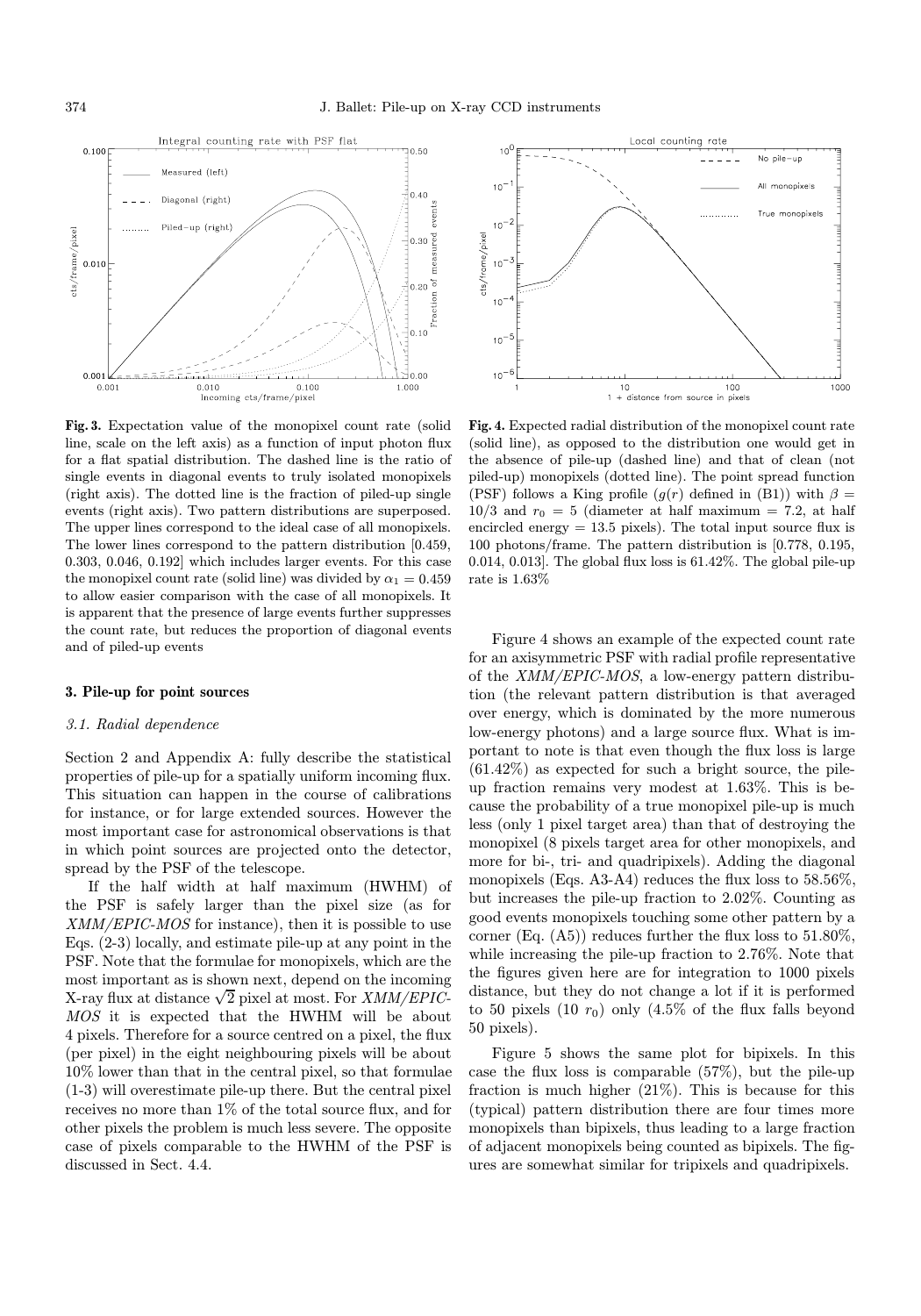

Fig. 5. Same as Fig. 4 for bipixel events, using formulae (A6-A7). The global flux loss is 57.15%. The global pile-up rate is 21.30%, much larger than for monopixels because the clean bipixel events are dominated near the center by adjacent monopixel events counted as one bipixel event

For a less extreme source flux, such as 10 photons/frame, the flux loss and pile-up rate for monopixels are 18.40% and 0.74%, respectively. Including diagonal events, the figures are 14.45% and 0.86%. For bipixels the flux loss is 12.65% and the pile-up rate 12.43%.

The main conclusion is that flux loss and transfer of single events to bipixels or larger is the dominant effect of pile-up. For all spectral applications when pile-up is suspected to have occurred it is much safer to select only monopixel events. Diagonal events may be used, but never total up a large fraction of the true monopixels. However, rejecting all split events incurs a severe loss of effective area at high energy (a factor of 2), where the number of events may not be large even though the number of low-energy photons exceeds the pile-up limit.

#### 3.2. Measured count rate versus source flux

After integrating the local rates from equations (2-3) over space (any spatial domain is allowed, but here I consider the full space), one obtains the count rate of clean (not piled-up) monopixel events  $M_1^{\rm t}$  and the full expected monopixel count rate  $M_1$  as a function of the incoming source flux. I call the integral source flux (/frame)  $\Lambda$ , to avoid confusion with the local flux (/pixel/frame)  $\lambda$ .

$$
M_1^{\rm t} = \iint \alpha_1 \Lambda g(x, y) \, \mathrm{e}^{-\gamma_1 \Lambda g(x, y)} \, \mathrm{d}x \mathrm{d}y \tag{5}
$$

$$
M_1 = \iint (e^{\alpha_1 \Lambda g(x,y)} - 1) e^{-\gamma_1 \Lambda g(x,y)} dx dy.
$$
 (6)

The result is shown in Fig. 6 for the same PSF  $g(x, y)$ as used in Fig. 4. It is immediately apparent that the total count rate never decreases (contrary to the flat case), because the wings always more than compensate for the



Fig. 6. Expectation value of the monopixel count rate (integrated over the detector, solid line) as a function of total input source flux for a PSF following a King profile with  $\beta = 10/3$  and  $r_0 = 5$ . The pattern distribution is [0.778, 0.195, 0.014, 0.013]. The scale is on the left axis. The dashed line shows the input flux multiplied by  $\alpha_1$  (no pile-up) for comparison. The dotted line is the fraction of piled-up events (right axis). This figure shows how the pile-up fraction tends to a constant at large source flux. The fraction of diagonal events (not shown) also tends to a constant at high flux, 7.5% in this case

flux loss in the center. The pile-up fraction (dotted line) increases then saturates at a constant value. Appendix B: explains analytically why it is so, and offers a similar analysis for a Gaussian PSF.

This has two important consequences. First, because the expected count rate is a strictly increasing function of the input source flux it is possible to estimate quite precisely the source flux from the measured count rate, and model the piled-up PSF, similarly to "curve of growth" analysis for absorption lines. Secondly, because the pileup fraction among monopixel events remains small, a spectrum restricted to monopixels is not hopelessly corrupted, even for very bright sources. The detailed study of the spectral perturbations induced by pile-up is deferred to a later paper.

It is also useful to know how pile-up behaves at low flux, allowing one to estimate when it can be safely ignored. Developing Eqs. (6) and (5) over  $\Lambda$  to order 2, one easily obtains for the flux loss and the pile-up rate on single events:

$$
1 - \frac{M_1}{\alpha_1 \Lambda} = \Lambda \left(\gamma_1 - \frac{\alpha_1}{2}\right) \iint g(x, y)^2 dx dy \tag{7}
$$

$$
1 - \frac{M_1^{\mathrm{t}}}{M_1} = \Lambda \frac{\alpha_1}{2} \iint g(x, y)^2 \, \mathrm{d}x \mathrm{d}y. \tag{8}
$$

This shows first that pile-up is a linear phenomenon at low flux, so that there is no obvious threshold below which it is negligible. The ratio between flux loss and pile-up rate  $(2\gamma_1/\alpha_1 - 1)$  does not depend on the PSF and is at least 17 (for  $\alpha_1 = 1$ , all other  $\alpha_i = 0$ ), showing once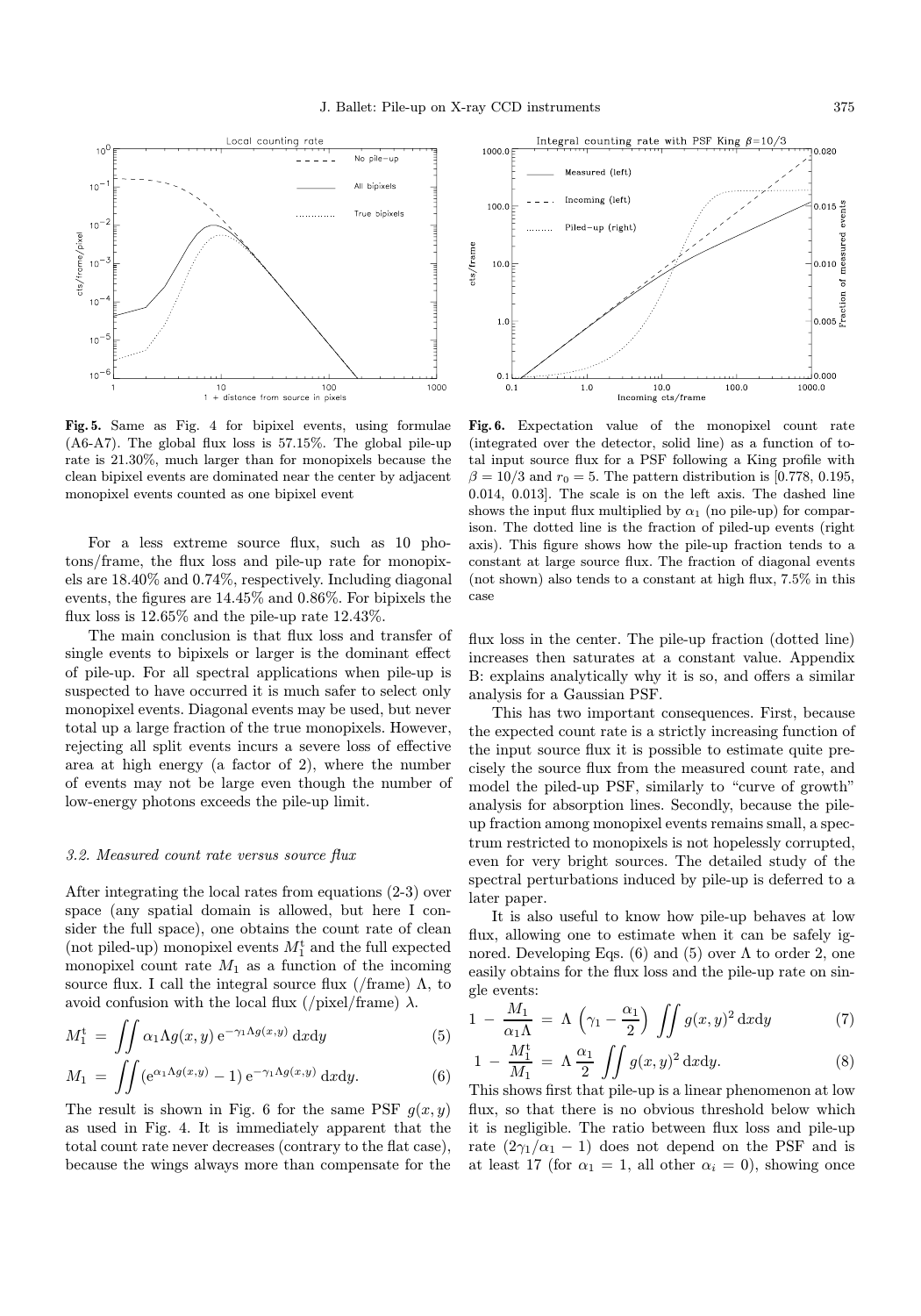again that flux loss is much more important than genuine pile-up. The relationship between source flux (/frame),  $\Lambda$ , and flux loss depends on the PSF. For the same King PSF and pattern distribution as in Fig. 6 (appropriate for XMM/EPIC-MOS), the coefficient relating flux loss to Λ is about 2.2  $10^{-2}$ . If one sets a threshold at 1% flux loss, the count rate must not be larger than 0.5 cts/frame, or 4 10<sup>−</sup><sup>3</sup> cts/pixel/frame at maximum, indeed very similar to the estimate in Erd et al. (1996).

## 4. Complications

## 4.1. X-ray background

Section 3 on point sources implicitly neglects the (more or less uniform) X-ray background which is superposed on the source. This is justified because pile-up most strongly affects bright sources, well above the background. Quantitatively, for XMM/EPIC-MOS the background rate is expected to be  $\lambda_0 \simeq 10^{-6}$  cts/pixel/frame, to be compared to the threshold for pile-up estimated in Sect. 3.2 to be 4  $10^{-3}$  cts/pixel/frame at maximum. For the King PSF appropriate to XMM/EPIC-MOS, the local count rate for a source at threshold crosses the background level at  $r_{eq} \simeq 50$  pixels distance. Within this circle, the background totals about  $10^{-2}$  cts/frame, and the source about 0.5 cts/frame.

To take this into account properly, one would have to replace  $\Lambda g(x, y)$  with  $\Lambda g(x, y) + \lambda_0$  throughout and stop the integration outwards somewhere around  $r_{eq}$ .

#### 4.2. Finite spectral range

The pile-up process is a purely probabilistic effect which does not depend on the energy of the photons, except through the pattern distribution. But it affects the energy measurement which is the sum of the energies of all photons which have contributed to the measured event. Section 3 implicitly assumes that the energy band of the instrument is unbounded to high energies. However X-ray instruments usually incorporate some kind of high energy threshold above which events are discarded, so that piled-up events with large total charge are not counted. Therefore the measured count rate is actually lower than estimated in Eq. (6). Quantitatively, this is always a very small effect. A simulation for XMM/EPIC-MOS with a relatively hard spectrum ( $N_{\rm H} = 10^{21}$  cm<sup>-2</sup>, photon index 1.5) shows that only a few  $\%$  of piled-up events get above the threshold. Since for monopixels the proportion of piled-up events is itself around 1%, the effect is on the order of a few  $10^{-4}$ .

#### 4.3. Attitude drifts

It often happens that the telescope's attitude is not perfectly stable. It oscillates around the average pointing direction. What is important for the pile-up phenomenon (and for the spatial resolution) is what happens within a single frame. Therefore any attitude drift on time scales large compared to the frame integration time is irrelevant. The events may be accumulated in sky coordinates (i.e. corrected for the drifts) and pile-up analysed as if there were no drifts.

On the other hand, if non-negligible drifts occur during the frame integration time, then the PSF used for analysing the image (including the pile-up phenomenon) must be broadened to account for that. The bottom line is that pile-up depends on the effective PSF.

#### 4.4. Pixels comparable to the PSF width

When the half width at half maximum (HWHM) of the PSF is not much larger than the pixel size (as for  $AXAF/ACIS$  or  $XMM/EPIC-PN$ , Eq. (6) cannot be applied directly because the probability for a secondary X-ray to fall in the pixel just next to the peak of the PSF can be much lower than exactly on the peak, thereby violating the assumptions used in Sect. 2 for deriving the suppression factor.

However the reasoning of Sect. 2 can be generalized to non-uniform fluxes. For monopixels at least, only the suppression term is affected (the production term involves only one pixel).  $\lambda$  should be replaced by  $\Lambda g(x, y)$  (where  $g(x, y)$  is the normalized PSF). Then instead of  $\gamma_1 \lambda$  in  $(2-3)$  one gets  $\sum \alpha_i \Lambda g(x', y')$  where the sum bears on all patterns and for each pattern on all pixels of the exclusion zone. This is actually the convolution of  $g(x, y)$  with the exclusion masks  $Z_{1i}(x, y)$  of Fig. 2 (the mask's integrals are the  $n_{ji}$  coefficients of Sect. 2.1). Therefore

$$
Z_1(x, y) = \sum_{i} \alpha_i Z_{1i}(x, y)
$$
  

$$
\mu_1(x, y) = (e^{\alpha_1 \Lambda g(x, y)} - 1) e^{-\Lambda (Z_1 * g)(x, y)}
$$
(9)

where  $Z_1$  is the effective exclusion mask for monopixel targets. It is of course important to use the PSF projected on pixels for the exact source position (which can be at the centre of a pixel, or on a side).

This leads in general to less flux loss at the center of the PSF but more pile-up than predicted by (2-3). For example, integrating (9) over space for a King PSF with  $r_0 = 0.6$  pixels and  $\beta = 10/3$  (representative of the  $AXAF/ACIS$ , and  $\Lambda = 1$  count/frame, leads to a flux loss of 37.8% for monopixels and a pile-up rate of 4.6% when the source is centered on a pixel (the least favourable case). Equations (5) and (6) would have predicted a flux loss of 52.5% and a pile-up rate of 1.6%. For that PSF the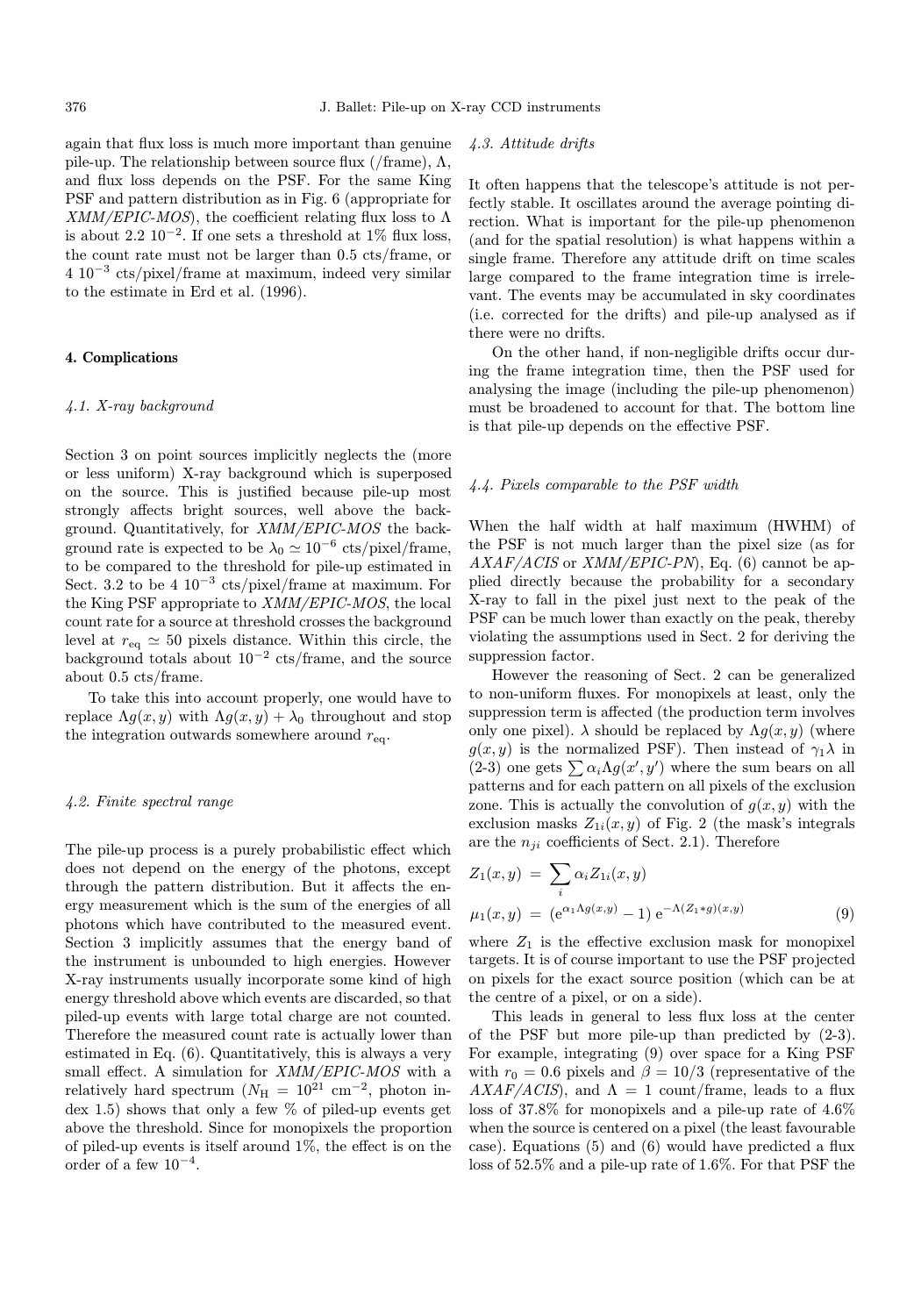pile-up rate reaches a maximum of 8% or so at  $\Lambda \simeq 3$  photons/frame, after which it declines to get back to values predicted by the simple model (5-6).

For a PSF representative of the XMM/EPIC-MOS, with  $\Lambda = 10$  photons/frame, the error incurred by using (2) instead of (9) is about  $7\%$  in the central pixel, and about 0.5% when integrated over the whole spatial domain as in (6). This justifies using the simpler formulae in that case (HWHM  $= 3.6$  pixels).

## 4.5. Extended sources

If the shape of the source  $R(x, y)$  is known in advance and the spectrum is constant over the source, then the problem is similar to that of a point source, simply replacing the PSF  $g(x, y)$  by the convolution  $R * g$  in Eq. (6), which applied over the whole spatial domain allows to estimate precisely the true source flux (/frame),  $\Lambda$ , from the measured count rate.

In the general case, Eq. (2) may still be applied locally (at the pixel or few-pixel scale) to try and recover the true spatial distribution. However one is then hampered by the statistics, and care must be taken to estimate the errors properly in the heavily piled-up areas (the pile-up correction destroys the Poisson character). This problem is actually very similar to that of retrieving the PSF from real data, presented in Appendix C.2.

#### 4.6. Special pattern distributions

The formulae of Appendix A assume that the pattern distribution is symmetrical (i.e. as many vertical bipixels as horizontal ones, an equal number of tripixels in all four orientations). If this is not true then each orientation must be considered independently, making the formulae longer, although the principle remains the same. This has no influence on monopixels, for which only the total number of bi-, tri- and quadripixels is important. Therefore the simple formulae of Sect. 3 are not affected.

In some situations it may happen that true X-rays split over more than four pixels. For example this is the case for XMM/EPIC-MOS at high energy when an X-ray is absorbed in the field free region of the CCD. The charge is then collected over many pixels (up to several tens). This is not usually a severe problem because even though it affects a large (up to one half) fraction of high energy photons, pile-up depends on the overall pattern distribution (integrated over the source spectrum) which is dominated by low-energy photons.

However this can be taken into account perfectly. These large patterns affect only the suppression terms (such events are not collected, they are of poor quality). It is thus enough to compute the exclusion areas for large patterns, to be added to  $\gamma_j$  in (1) or Appendix A. On the other hand it would be extremely tedious to include in the formula coefficients for all possible shapes and sizes, so reasonable approximations are in order. As an example, if these charge patterns appear compact (i.e. of minimal linear extension for a given area), the exclusion areas for monopixel targets and secondary patterns with  $N = 5$ , 6, 7, 8, 9 pixels are respectively  $A = 19, 20, 23, 24, 25$ pixels. An approximate formula, valid to  $\pm$  1 pixel up to  $N = 1000$ , is

$$
A = N + 4\sqrt{N} + 5.
$$

## 5. Summary

This section is restricted, as Sect. 3, to instruments with pixel size small compared to the PSF.

#### 5.1. Planning the observation

If one knows that the target will be piled-up because it exceeds the threshold of Sect. 3.2, the count rate must be maximized (because one is interested in time variations, or in weak spectral features), and there is nothing of interest in the rest of the CCD, then it is better to select a window on the CCD to reduce the frame integration time (directly linked to the window size) down to the level when pile-up is not a problem, and/or to use a spectral filter to cut-off low-energy photons. It is also advised to take strong steps to avoid pile-up if the source is extended and its shape not known.

If, on the other hand, the source is not expected to be bright, then it is not worth reducing the CCD window simply as a precaution. The above methods will allow use of the data at times when the source is bright. It can also be applied if the count rate is too high even in window mode and the guest observer does not want to lose spatial information (as would be the case by using timing mode).

It is also not worth taking special precautions to avoid pile-up if the bright source is not the target, except if it is so close that the target sits on the wings of the bright source.

#### 5.2. Analysing the data

The first thing to do is to check for the occurrence of pile-up in the data, by systematically checking the local count rate (/frame) of monopixel events (averaged over PSF sized areas, to reduce statistical fluctuations) against the threshold defined in Sect. 3.2, equating the flux loss of Eq. (7) to 1% or, more generally, to the precision required. The average over time must be performed in sky coordinates. If the threshold is exceeded then pile-up must be taken into account.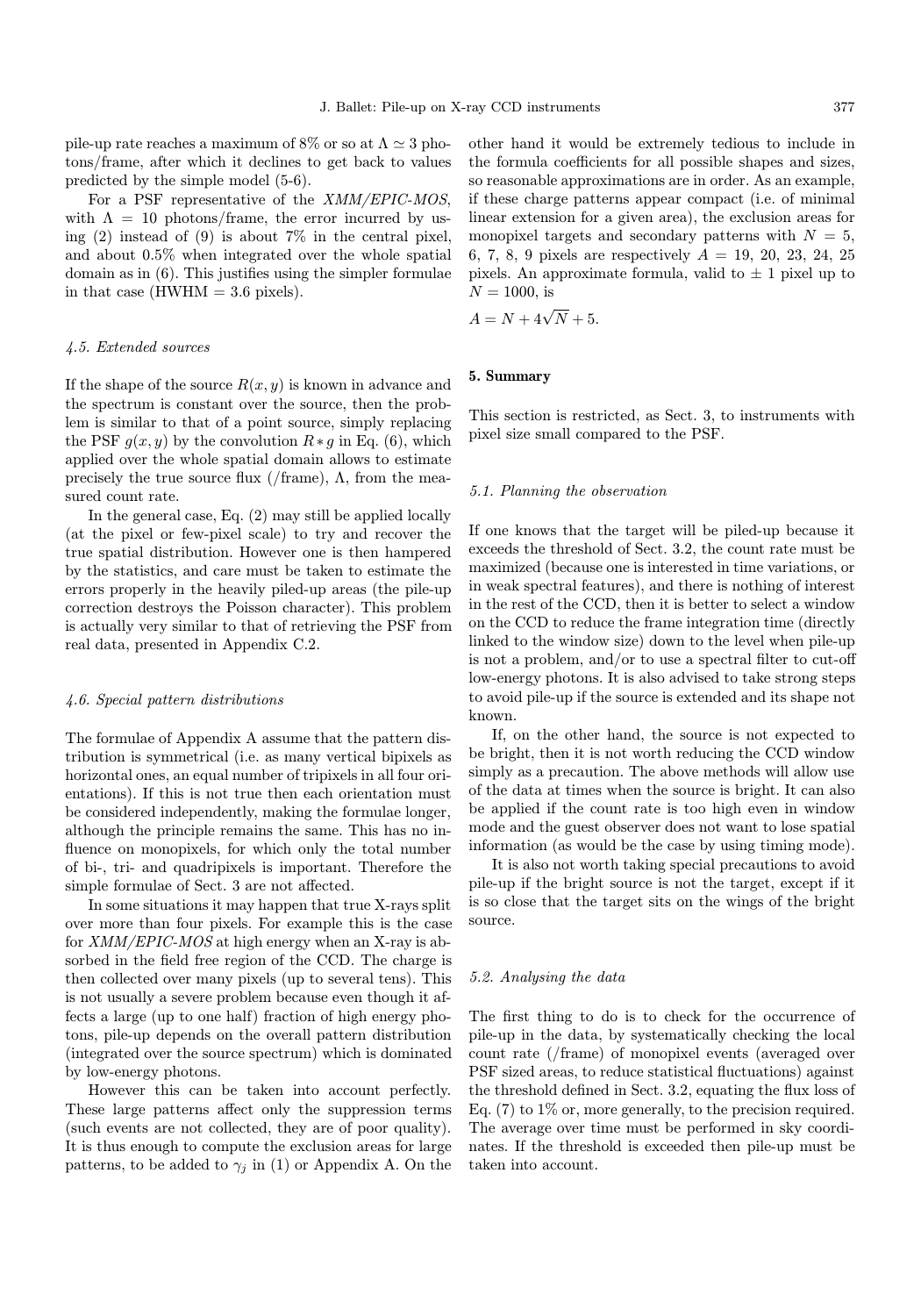The second thing to do is to estimate the pattern distribution. One should not use the observed distribution (corrupted by pile-up), but take the energy spectrum  $S_1(E)$ of single events only, then deduce the pattern distribution in the data  $\overline{\alpha_i}$  from that  $\alpha_i(E)$  calibrated as a function of energy, according to

$$
\overline{\alpha_i} = \frac{\int_E S_1(E)/\alpha_1(E) \alpha_i(E) \, \mathrm{d}E}{\int_E S_1(E)/\alpha_1(E) \, \mathrm{d}E}.
$$
\n(10)

The third thing to do is to check whether the source is point-like for the instrument. This may be obvious if it is known to be a compact source. If nothing is known, then from Eq. (6) (Fig. 6) it is possible to estimate the incoming flux from the measured count rate in the hypothesis of a point source ( $\gamma_1$  being deduced from the  $\overline{\alpha_i}$  as in (1)). Comparing then the observed radial profile with the theoretical one for a source at that flux – the integrand of Eq.  $(6)$  – it is possible to check the point source hypothesis. If the source is extended then see Sect. 4.5.

Equation (6) may be used over any spatial domain, and can be generalized to split events using the formulae in Appendix A. However it can be used reliably only over the full spectral domain. All detected charge patterns contribute to pile-up, whatever their energy. In particular any spectral selection on events done after the detection process (in the course of the data analysis or even on-board) will not erase its effects. Once the overall input source flux (/frame) is known, and the spectrum is estimated from  $S_1(E)/\alpha_1(E)$ , a simulation may be carried out to quantify the spectral effects of pile-up. An analytical estimate is also possible. This will be the subject of a future paper.

Acknowledgements. It is a pleasure to acknowledge numerous discussions about pile-up with J.L. Sauvageot and P. Ferrando. I am also indebted to J. Osborne and to the referees M. Popp and L. Strueder, who suggested many ways to make the paper clearer.

## Appendix A: Pile-up probability for split events

To avoid lengthy equations I denote as  $p_1$  and  $p_2$  the probability to produce a monopixel event (from one or more monopixels) and a vertical (or horizontal) bipixel event (from one or more vertical or horizontal bipixels).

$$
p_1 = 1 - e^{-\alpha_1 \lambda} \tag{A1}
$$

$$
p_2 = 1 - e^{-\alpha_2 \lambda/2}.\tag{A2}
$$

#### A.1. Diagonal and extended monopixels

It is interesting to derive the rate of diagonally attached monopixels (two monopixels touching by a corner and globally isolated. See Fig. 1, top centre). Those are produced only by piled-up monopixels (and  $\rm Si_K$  escape, which can be recognized because one of the energies is that of  $Si<sub>K</sub>$ ). Therefore they can reliably be counted as two

Table 1. Summary of notations used in the paper. Symbols used only locally are not necessarily included

| Symbol                | Meaning of the symbol                                                                 | See     |
|-----------------------|---------------------------------------------------------------------------------------|---------|
| $\overline{\alpha_i}$ | average of $\alpha_i$ over energy                                                     | (10)    |
| $\alpha_i$            | fraction of charge patterns with $i$ pixels                                           | 2.1     |
| $\beta$               | power law coefficient for King profile PSF                                            | (B1)    |
| $r_0$                 | core radius (sigma) for King (Gauss) PSF                                              | (B1)    |
| g(x,y)                | distribution of incoming<br>flux<br>$_{\rm spatial}$<br>(PSF)                         | 3.2     |
| $\gamma_1$            | suppression coefficient for clean single<br>events                                    | (1)     |
| $\gamma_j$            | suppression coefficient for clean events<br>with pattern $i$                          | 2.1     |
| $\Gamma$              | Gamma function                                                                        | (B2)    |
| $\it i$               | charge pattern of incoming photon                                                     | $2.1\,$ |
| $\boldsymbol{j}$      | pattern of detected event                                                             | $2.1\,$ |
| $\lambda$             | incoming X-ray flux/pixel/frame                                                       | 2.1     |
| $\lambda_0$           | photon flux $\frac{1}{\text{pixel}}$ frame) for maximum<br>monopixel count rate       | (4)     |
| Λ                     | integral source flux/frame                                                            | 3.2     |
| $\mu_1$               | monopixel count rate after pile-up                                                    | (2)     |
| $\mu_j$               | count rate after pile-up in pattern $j$                                               | $2.1\,$ |
| $\mu_1^{\rm t}$       | clean (not piled-up) monopixel count rate                                             | (3)     |
| $\mu_j^{\text{t}}$    | clean (not piled-up) count rate in pattern<br>$\dot{\eta}$                            | $2.1\,$ |
| $M_1$                 | integral count rate after pile-up in pat-<br>tern $j$                                 | (6)     |
| $M_1^{\rm t}$         | clean (not piled-up) integral monopixel<br>count rate                                 | (5)     |
| $n_{ji}$              | area of the exclusion zone for incoming<br>pattern $i$ and measured pattern $j$       | 2.1     |
| $p_1$                 | probability to produce a monopixel event<br>(no suppression)                          | (A1)    |
| $p_2$                 | probability to produce a vertical (or hor-<br>izontal) bipixel event (no suppression) | (A1)    |
| $\overline{r}$        | radius from source centre                                                             | B1      |
| R(x,y)                | intrinsic source spatial shape                                                        | 4.5     |
| $S_1(E)$              | source energy spectrum (cts/keV) re-                                                  | 5.2     |
|                       | stricted to single events                                                             |         |
| $Z_1$                 | effective exclusion zone for monopixel tar-<br>gets                                   | (9)     |
| $Z_{1i}$              | exclusion zone for incoming pattern $i$ and<br>monopixel targets                      | 4.4     |
|                       |                                                                                       |         |

monopixels. The exclusion area corresponding to clean (not piled-up) diagonal events, derived in the same way as in 2.2, is 14 for monopixels, 18 for bipixels, 21 or 22 for tripixels (depending on their orientation), and 23 for quadripixels. The production probability is the square of that of monopixels, times 4 (there are 4 corners), both for  $\mu_1^d$  (total) and for  $\mu_1^{d}$  (clean). Note that the rate of diagonal events (comprising two monopixels) is half that.

$$
\begin{aligned} \gamma_1^d &= 14 + 4\,\alpha_2 + 7.5\,\alpha_3 + 9\,\alpha_4\\ \mu_1^d &= 4\,p_1^2\,\mathrm{e}^{-(\gamma_1^d - 2\alpha_1)\lambda} \end{aligned} \tag{A3}
$$

$$
\mu_1^{\mathrm{d}\,t} \,=\, 4\,(\alpha_1\lambda)^2\,\mathrm{e}^{-\gamma_1^{\mathrm{d}\,\lambda}}.\tag{A4}
$$

For completeness I note that if one relaxes the constraint that a monopixel be fully isolated, so as to include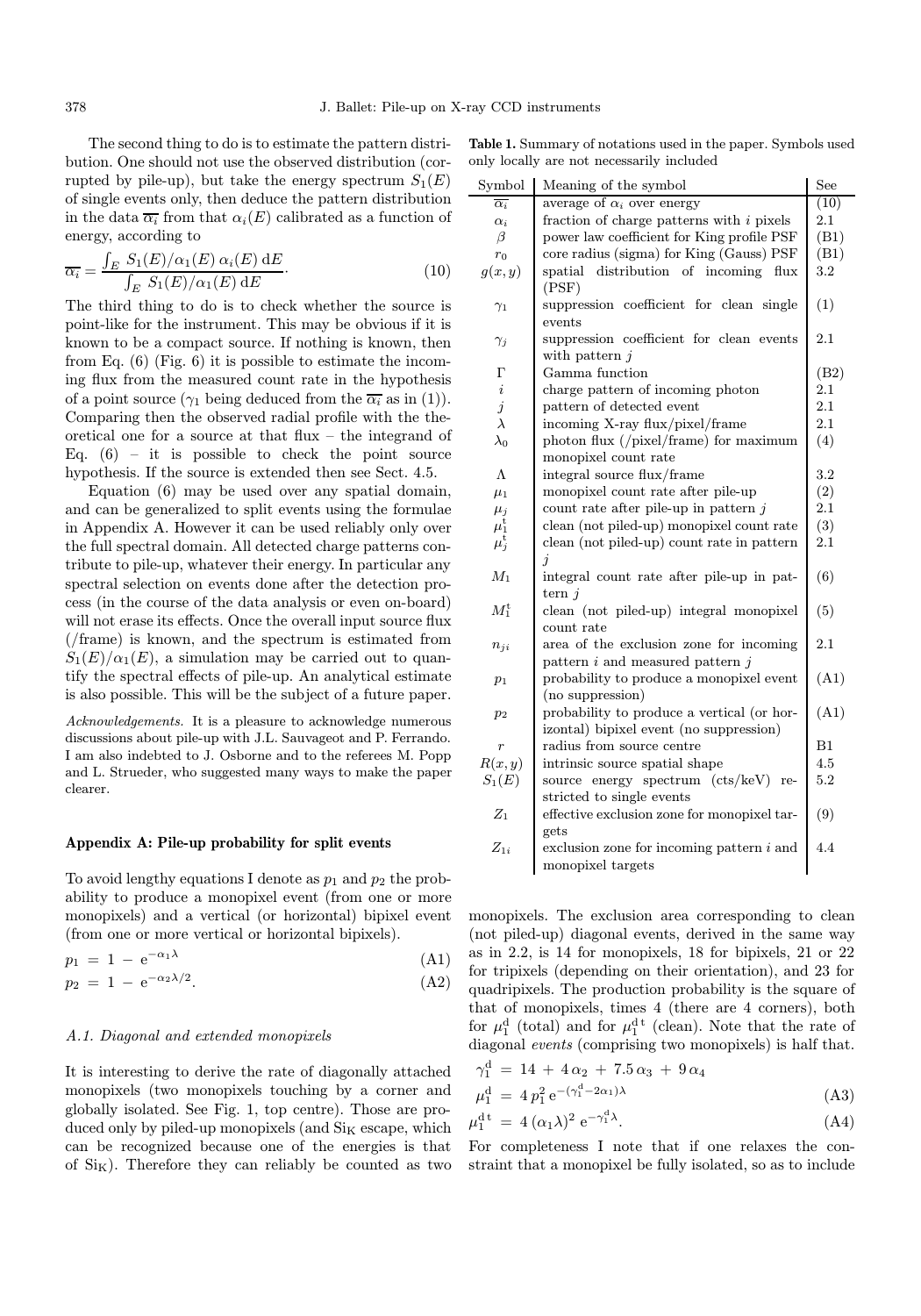monopixels touching anything else by a corner (Fig. 1, top right), only  $\gamma_1$  is changed in Eqs. (2-3) to become

$$
\gamma_1^c = 5 + 3\alpha_2 + 5\alpha_3 + 7\alpha_4. \tag{A5}
$$

These events are less reliable, though, because they can also be produced by cosmic-rays.

#### A.2. Bipixels

For clean bipixels (Fig. 1, bottom left) the exclusion areas are [12, 15.5, 19, 20]. 15.5 for bipixels is actually 15 for bipixels parallel to that considered and 16 for perpendicular bipixels. For  $\mu_2$  (all bipixels) one must remove the two pixels of the pattern for monopixels, and one pixel for parallel bipixels, from the exclusion areas. The probability to produce a bipixel pattern of a given orientation (vertical, say), is that of having at least one vertical bipixel there  $(p_2)$  plus in the remaining cases  $(1-p_2)$  that of having at least two adjacent monopixels  $(p_1^2)$ .

$$
\gamma_2 = 12 + 3.5 \alpha_2 + 7 \alpha_3 + 8 \alpha_4 \n\mu_2 = 2 [p_2 + (1 - p_2) p_1^2] e^{-(\gamma_2 - 2\alpha_1 - 0.5\alpha_2)\lambda}
$$
\n(A6)

$$
\mu_2^t = (\alpha_2 \lambda) e^{-\gamma_2 \lambda}.
$$
 (A7)

## A.3. Tripixels

For clean tripixels (Fig. 1, bottom center) the exclusion areas are [15, 19, 22.75, 24]. 22.75 is due to the fact that the exclusion area is not the same for tripixels having exactly reversed orientation as that considered (22) and all others (23). For  $\mu_3$  (all tripixels) one must remove the three pixels of the pattern for monopixels, one pixel for bipixels of all orientations and one pixel for identical tripixels, from the exclusion areas.

For tripixels there is a complication since the easiest thing to compute is the probability  $\mu_3^g$  to get a geometrical tripixel, but what one is really interested in is the probability  $\mu_3$  to get a tripixel with maximum charge at the corner (other tripixels cannot be confused with a regular X-ray and can be rejected straight away).  $T_3^{\text{g}}$  (and  $T_3$ ) is the probability to construct a tripixel from monoand bipixels. It is written as the sum of that with no bipixel (requiring three monopixels), plus that with one (or more) bipixel of a single orientation (requiring one additional monopixel), plus that with bipixels of both orientations. I obtain an estimate of  $T_3$  by noting that a) exactly one third of tripixels from three monopixels have maximum energy at the corner; b) for tripixels formed from one bipixel plus one monopixel only half the bipixels have their maximum charge at the corner, and that charge has at most a 50% chance of being larger than that of the monopixel; and c) for tripixels formed from two bipixels only the case when none of the bipixels has maximum

charge at the corner is excluded. The last two contributions to  $T_3$  (b and c) can only be estimated approximately.

$$
\gamma_3 = 15 + 4\alpha_2 + 7.75\alpha_3 + 9\alpha_4
$$
  
\n
$$
\gamma'_3 = \gamma_3 - 3\alpha_1 - \alpha_2 - 0.25\alpha_3
$$
  
\n
$$
T_3^g = p_1^3 e^{-\alpha_2 \lambda} + 2p_1 p_2 e^{-\frac{\alpha_2 \lambda}{2}} + p_2^2
$$
  
\n
$$
\mu_3^g = 4 \left[ 1 - e^{-\frac{\alpha_3 \lambda}{4}} (1 - T_3^g) \right] e^{-\gamma'_3 \lambda}
$$
  
\n
$$
T_3 \simeq \frac{p_1^3}{3} e^{-\alpha_2 \lambda} + \frac{p_1 p_2}{2} e^{-\frac{\alpha_2 \lambda}{2}} + \frac{3p_2^2}{4}
$$
  
\n
$$
\mu_3 = 4 \left[ 1 - e^{-\frac{\alpha_3 \lambda}{4}} (1 - T_3) \right] e^{-\gamma'_3 \lambda}
$$
 (A8)

$$
\mu_3^t = (\alpha_3 \lambda) e^{-\gamma_3 \lambda}.
$$
 (A9)

## A.4. Quadripixels

For clean quadripixels (Fig. 1, bottom right) the exclusion areas are [16, 20, 24, 25]. For  $\mu_4$  (all quadripixels) one must remove the four pixels of the pattern for monopixels, two pixels for bipixels of any orientation and one pixel for tri- and quadripixels, from the exclusion areas.  $Q_3$  below is the probability to get a quadripixel event from mono-, bi- and tripixels.  $Q_2$  is the probability to get a quadripixel event from mono- and bipixels only. In  $Q_3$  the second term (subtracted) is the probability to have no tripixel and not the right combination of mono- or bipixels. The rightmost term (also subtracted) is the probability to have one (or more) tripixel of a single orientation and no bipixel or monopixel filling the hole. All other combinations form a quadripixel.  $Q_2$  is written as the sum of the probability to get a quadripixel with no bipixel (requiring four monopixels), plus that with a bipixel at a single place in a single orientation (requiring two additional monopixels), plus that with bipixels of both orientations but no two parallel bipixels (requiring one additional monopixel), plus that with two parallel bipixels.

$$
\gamma_4 = 16 + 4\alpha_2 + 8\alpha_3 + 9\alpha_4
$$
  
\n
$$
Q_2 = p_1^4 e^{-2\alpha_2 \lambda} + 4p_1^2 p_2 e^{-\frac{3\alpha_2 \lambda}{2}} + 4p_1 p_2^2 e^{-\alpha_2 \lambda} + p_2^2 (2 - p_2^2)
$$
  
\n
$$
Q_3 = 1 - e^{-\alpha_3 \lambda} (1 - Q_2) - 4 \left( 1 - e^{-\frac{\alpha_3 \lambda}{4}} \right) e^{-(\alpha_1 + \alpha_2 + \frac{3\alpha_3}{4})\lambda}
$$
  
\n
$$
\mu_4 = \left[ 1 - e^{-\alpha_4 \lambda} (1 - Q_3) \right] e^{-(\gamma_4 - 1 - 3\alpha_1 - \alpha_2)\lambda}
$$
 (A10)

$$
\mu_4 = \begin{bmatrix} 1 & \mathbf{C} & \mathbf{C} & \mathbf{C} & \mathbf{C} \\ \mathbf{C} & \mathbf{C} & \mathbf{C} & \mathbf{C} \\ \mathbf{C} & \mathbf{C} & \mathbf{C} & \mathbf{C} \end{bmatrix} \mathbf{C} \tag{111}
$$

$$
\mu_4^t = (\alpha_4 \lambda) e^{-\gamma_4 \lambda}.
$$
 (A11)

## Appendix B: Asymptotic expressions for measured count rates

At high flux, the general method to evaluate integrals (5) and (6) is to change variables to the local photon flux  $\lambda = \Lambda g(x, y)$ . I give here a few example calculations for an axisymmetric PSF  $g(r)$ .

For a King PSF, the asymptotic expression at high flux of the count rate  $M_1^{\rm t}$  (Eq. 5) of clean (not piled-up) monopixels, can be written explicitly in the following way:

$$
g(r) = \frac{\beta/2 - 1}{\pi r_0^2} \left(1 + (r/r_0)^2\right)^{-\frac{\beta}{2}}
$$
 (B1)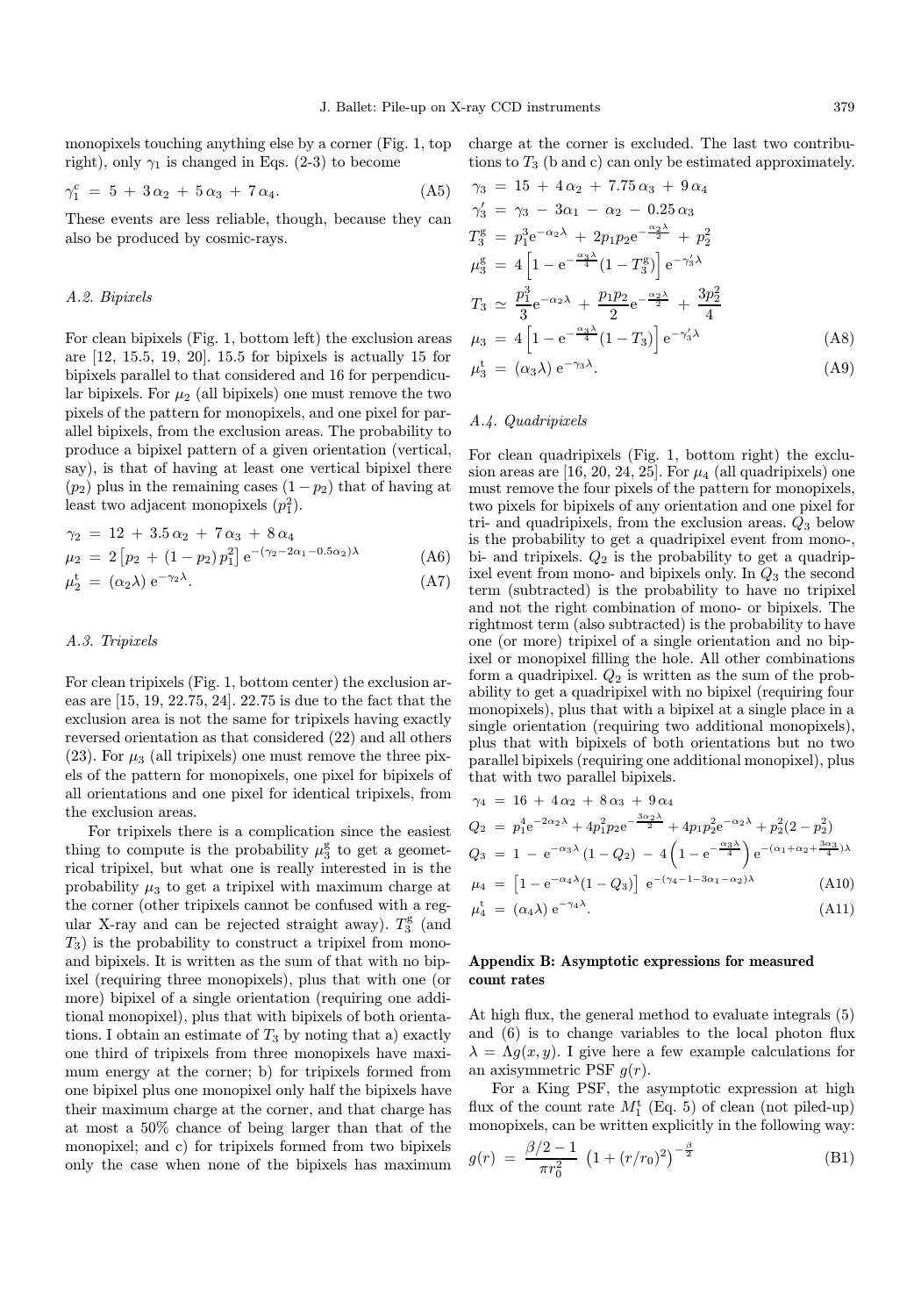$$
M_1^{\text{t}} \simeq \frac{2}{\beta} \frac{\alpha_1}{\gamma_1} \pi r_0^2 \left( \frac{\beta/2 - 1}{\pi r_0^2} \right)^{\frac{2}{\beta}} \gamma_1^{\frac{2}{\beta}} \Gamma\left(1 - \frac{2}{\beta}\right) \Lambda^{\frac{2}{\beta}} \text{ (B2)}
$$
after changing variables to  $y = \gamma_1 \lambda$  and neglecting terms

after changing variables to  $v = \gamma_1 \lambda$  and neglecting terms in  $e^{-\gamma_1 \Lambda g(0)}$ . Γ denotes the Gamma function here.

The expectation value of the total count rate  $M_1$ (Eq. 6) is somewhat more difficult to handle analytically but can also be written asymptotically in the following way:

$$
M_1 \simeq \pi r_0^2 \left(\frac{\frac{\beta}{2}-1}{\pi r_0^2}\right)^{\frac{2}{\beta}} \left[\gamma_1^{\frac{2}{\beta}} - (\gamma_1 - \alpha_1)^{\frac{2}{\beta}}\right] \Gamma\left(1 - \frac{2}{\beta}\right) \Lambda^{\frac{2}{\beta}} \quad \text{(B3)}
$$

$$
\frac{M_1^t}{M_1} \simeq \frac{2}{\beta} \frac{\alpha_1}{\gamma_1} \left( 1 - \left( 1 - \frac{\alpha_1}{\gamma_1} \right)^{\frac{2}{\beta}} \right)^{-1} \tag{B4}
$$

after splitting the integral in two, performing the same variable change (with  $\gamma_1 - \alpha_1$  instead of  $\gamma_1$  for the first half), integrating by parts the  $v^{-\frac{2}{\beta}-1}$  and the e<sup>-v</sup> terms and noting that the two infinities at  $v = 0$  cancel out exactly.

This proves that for a PSF following a King profile the rates increase at high flux as  $\Lambda^{2/\beta}$  while the pile-up fraction tends to a (small) constant. The transition to this regime is when the incoming flux at the center gets higher than  $\lambda_0$  of Eq. (4) and saturates.

For a Gaussian PSF (which has wings decreasing as fast as can be imagined for a reasonable PSF) the same kind of analytical exercise can be carried out:

$$
g(r) = \frac{1}{2\pi r_0^2} \exp\left(-\frac{1}{2}\left(\frac{r}{r_0}\right)^2\right)
$$

$$
M_1^{\text{t}} = \frac{\alpha_1}{\gamma_1} 2\pi r_0^2 \left[1 - \exp\left(-\frac{\gamma_1 \Lambda}{2\pi r_0^2}\right)\right]
$$
(B5)

$$
M_1 \simeq 2\pi r_0^2 \ln\left(\frac{\gamma_1}{\gamma_1 - \alpha_1}\right) \tag{B6}
$$

$$
\frac{M_1^{\text{t}}}{M_1} \simeq \frac{\alpha_1/\gamma_1}{|\ln(1 - \alpha_1/\gamma_1)|} \tag{B7}
$$

after performing the same variable change as in (B2) (but with a different  $q(r)$ ). (B5) is exact. In (B6) terms in  $e^{-\gamma_1 \Lambda g(0)}$  were neglected. The main contribution to this integral comes from the difference between the two infinities at  $v = 0$ , which can appear as

$$
\lim_{\epsilon \to 0} \int_{(\gamma_1 - \alpha_1)\epsilon}^{\gamma_1 \epsilon} e^{-x} \frac{dx}{x} = \ln \left( \frac{\gamma_1}{\gamma_1 - \alpha_1} \right).
$$

This shows that even for a Gaussian PSF the count rate never decreases as the flux increases, but tends to a constant instead. Because of the rapidly decreasing wings a Gaussian PSF leads to a higher pile-up fraction, reaching 6% for the worst case of only monopixel patterns.

## Appendix C: Example of application to real data

#### C.1. Presentation of the data

The XMM/EPIC-MOS Flight Model 1 was calibrated at the Panter facility in January 1998 behind the XMM mirrors (Sembay 1998), giving data with the spatial distribution of a point source in flight. Several runs were performed with the aim of calibrating pile-up. I have used the data taken with the Fe L source at varying beam intensity (runs 01343 to 01346), and the night-long run at low intensity (01351), in full-frame mode. The centering was the same in all these runs.

The data was cleaned as thoroughly as possible of bad pixels and background (using energy selection). The observed pattern distribution (outside the core, in order to be free of pile-up contamination) was [0.8834, 0.1040, 0.0061, 0.0065]. Patterns more complicated than quadripixels were negligible. The idea is not here to analyse in any detail the data itself, but simply to illustrate the relevance of the model to real data.

## C.2. Construction of the Point Spread Function

This was not so easy for three reasons. Firstly there were clear deviations in the data from the ideal King profile. Secondly even the low intensity run could not be considered totally free of pile-up. Thirdly the number of counts in the wings of the low intensity run was inadequate to model the high intensity data. The problems were tackled in the following way:

- There were clear deviations in the data both from a simple King profile (Sembay 1998) and from the hypothesis of axial symmetry. Rather than try and invent a complicated analytical model, I decided to use the 2-D data directly.
- After normalizing the data of run 01351 to units of cts/pixel/frame, the total count rate in the low intensity run was 1.6 cts/frame. The local count rate in the central pixel was larger than 0.01 cts/pixel/frame. The flux loss due to pile-up was therefore larger than 10% in the core, and had to be accounted for. The idea was to solve Eq. (2) for  $\lambda$  at all pixels separately. For count rates lower than 0.01 (everywhere except the core), the correction was small and a second order development was used instead.

However this direct application was not very satisfactory because it amplified the statistical fluctuations in the data (about 10% in the core). Since  $\mu_1$  in (2) should be the expectation value (not the measured value), the pixels above average were over-corrected and those below average under-corrected. The next idea was to smooth the data with a boxcar average of  $3 \times 3$  pixels, prior to solving (2).

This was not acceptable either, because it resulted in smoothing the PSF itself with the same boxcar average, leading to 10% or so errors. The final solution (actually very close to solving the problem with large pixels, as presented in Sect. 4.4), was to proceed in two steps. In a first step, Eq. (2) was solved on the smoothed data, resulting in a smoothed PSF  $\overline{\lambda}$ . In a